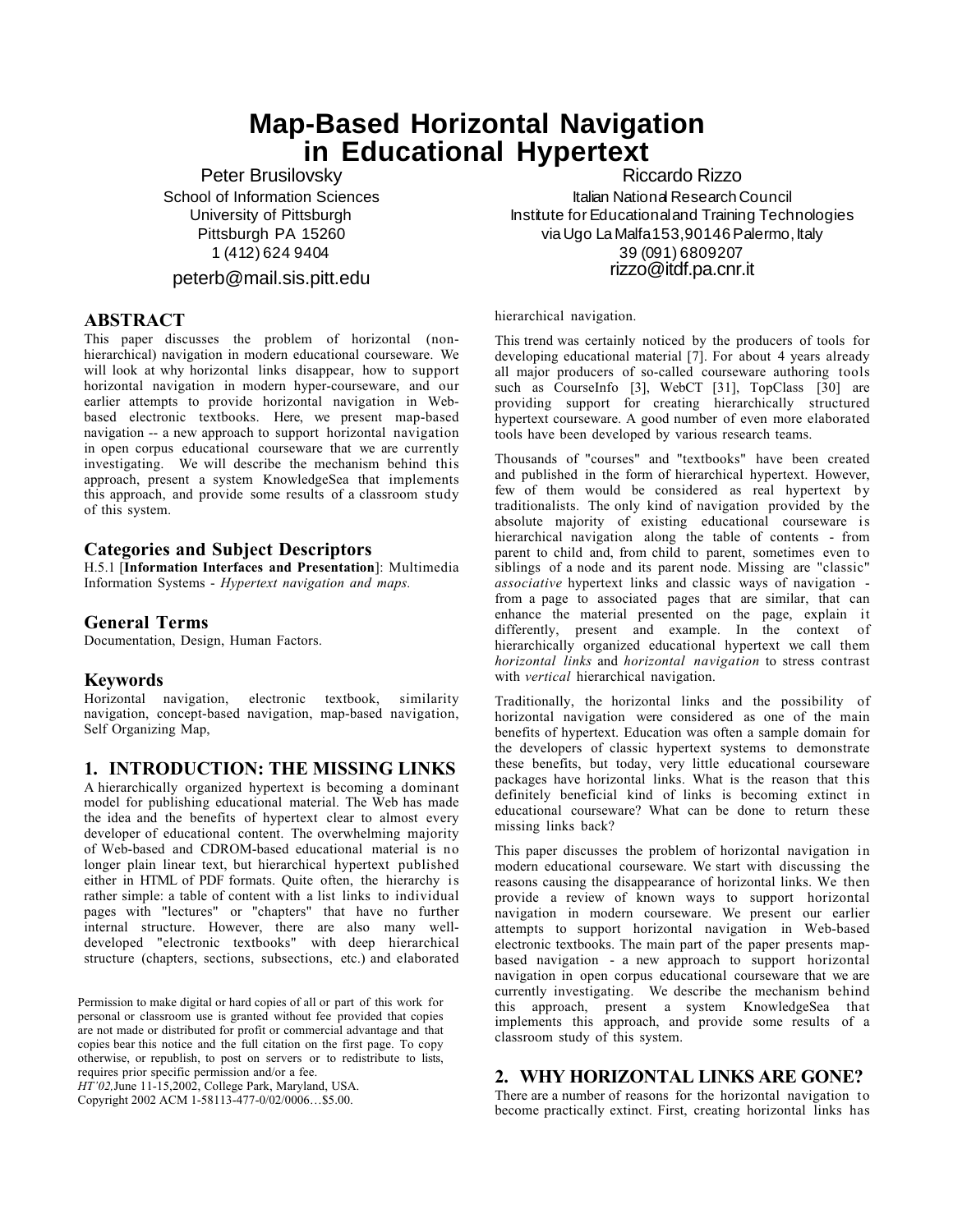always been a large investment of time. It is quite easy and natural for an author to develop educational material as a hierarchy. It is much harder to provide a well-developed set of horizontal links. Each link requires careful consideration of which pages have to be connected, why, and where to attach the link within a page. Moreover, the whole hyperspace should be better planned and "chunked" in advance so that pages can serve as linked resources for each other. The majority of existing educational materials were created by teachers, who are not professionals in hyperspace organization. They have little time to invest in developing quality educational material. Naturally, horizontal links are considered "extras" that are sacrificed first on the way to getting educational material published.

Creating horizontal links is also technically hard. None of the mentioned above commercial tools for developing educational material support authoring horizontal links (a very interesting fact on itself). In some of these tools like CourseInfo, creating non-hierarchical links is simply impossible. Creating links manually requires some reasonable knowledge of HTML that many authors do not possess, and their materials cannot be retrofitted by third parties.

An even more serious problem is the very nature of the modern educational courseware. A carefully planed hyperspace made by a single author and linked once and forever is no longer the model for creating educational hypermedia. Today, teams of experts create education courseware. Given the whole hyperspace, none of them has the clear understanding needed to provide quality links. For example, a developer of educational problems has little knowledge of problem-solving examples developed by another expert and thus has little chances to provide horizontal links from a problem to examples that may be helpful in solving this problem. Second, educational courseware is quite volatile: the rate of changes is quite fast. Courseware is getting updated after every offering of a course. New problems, examples, explanations are added all the time. Clones and versions of an original course are created for special needs. Maintenance of horizontal links in such a volatile material becomes a headache from both aspects - removing links with disappeared target and adding new links.

Finally, the idea of horizontal links came into conflict with the most recent approach in developing educational courseware that is based on educational objects, content re-use and educational metadata [29]. The paradigm here is that the courseware is created from reusable content objects that can be produced by different authors. In this context authoring of "hardwired" links between pages and other educational objects becomes simply impossible (and forbidden by authoring guidelines) since every object could be re-used outside its original context where these links have no original destination.

# **3. HOW WE CAN FIGHT BACK?**

This section reviews the tools and approaches developed by hypertext researchers in order to support horizontal linking and horizontal navigation. These tools can be divided into two groups. The first group makes the job of creating this links easier to overcome the first two problems mentioned in the previous section. The second group solves the problem of horizontal navigation in large and volatile educational courseware that may be created by multiple authors with the application of re-use paradigm

# **3.1 Helping Authors to Create Horizontal links**

The natural way to support horizontal navigation is to help the authors to create horizontal links. This traditional support is also used in modern educational hypermedia. Unlike commercial courseware authoring tools, advanced researchlevel tools provide good support for authoring horizontal links. Best tools go far beyond simple help in creating a particular link. There are special methodologies for developing rich horizontal links [1] and tools to author them [23]. There are also tools that can help an author to identify pairs of pages that can be linked, for example, tools based on Self Organizing Maps (SOM) [24]. There are even architectures that provide the user with adaptive navigation support to help traversing horizontal links [13]. Some approaches that can support an author in creating horizontal links manually can also be used for creating horizontal links automatically. *Automatic linking* has been always an important research topic in hypertext area. Known approaches that can be used for design time semi-automatic and automatic horizontal linking are based on semantics [11], word-level similarity [25], and ontology [12]. Automatic horizontal links can be also created "postfactum" by processing navigation traces of real users [4; 20]. The manual, semi-automatic, and automatic approaches cited above are aimed to creating "hardwired" links between pages "once and forever". They make authoring easier and can also be of help in the case of team-based development of educational material where none of the authors have a mental picture of the whole hyperspace.

# **3.2 Dynamic Horizontal Linking**

A similar group of solutions exists for providing horizontal navigation in volatile educational courseware. The problem of horizontal linking in the context where both an origin and a destination of a link can change or disappear was on the agenda of hypertext researchers for a long time and produced a stream of research on *dynamic linking.* Dynamic linking is similar in nature to automatic linking, but the focus is different. Dynamic linking was developed for the contexts where pages in the hyperspace are created separately and at different time. While old pages can be removed and new pages added, dynamic linking maintains horizontal connectivity by creating horizontal links "on the fly" in the run-time or in the editing time. The first dynamic linking solution was suggested by StrathTutor system [22]. StrathTutor allowed an author of an educational hypermedia to mark both link origins and hypertext nodes with a set of keywords. So, every link had an origin, but its destination is replaced by a set of keywords. To resolve such a link in the runtime, the system selects a page with a set of keywords most similar to the link (this target page can actually be added to the hyperspace long after the link itself was created). This indexing-based dynamic linking appeared to fit well to the volatile nature of educational hypercourseware and was used with some variations in several other educational systems. It also fits well the modern courseware reuse approach where all educational objects are created with metadata that include content index component [16]. A pioneer attempt to use dynamic linking with courseware re-use was done in IDEALS-MTS project [15]. The authors expect more research in this direction in the coming years.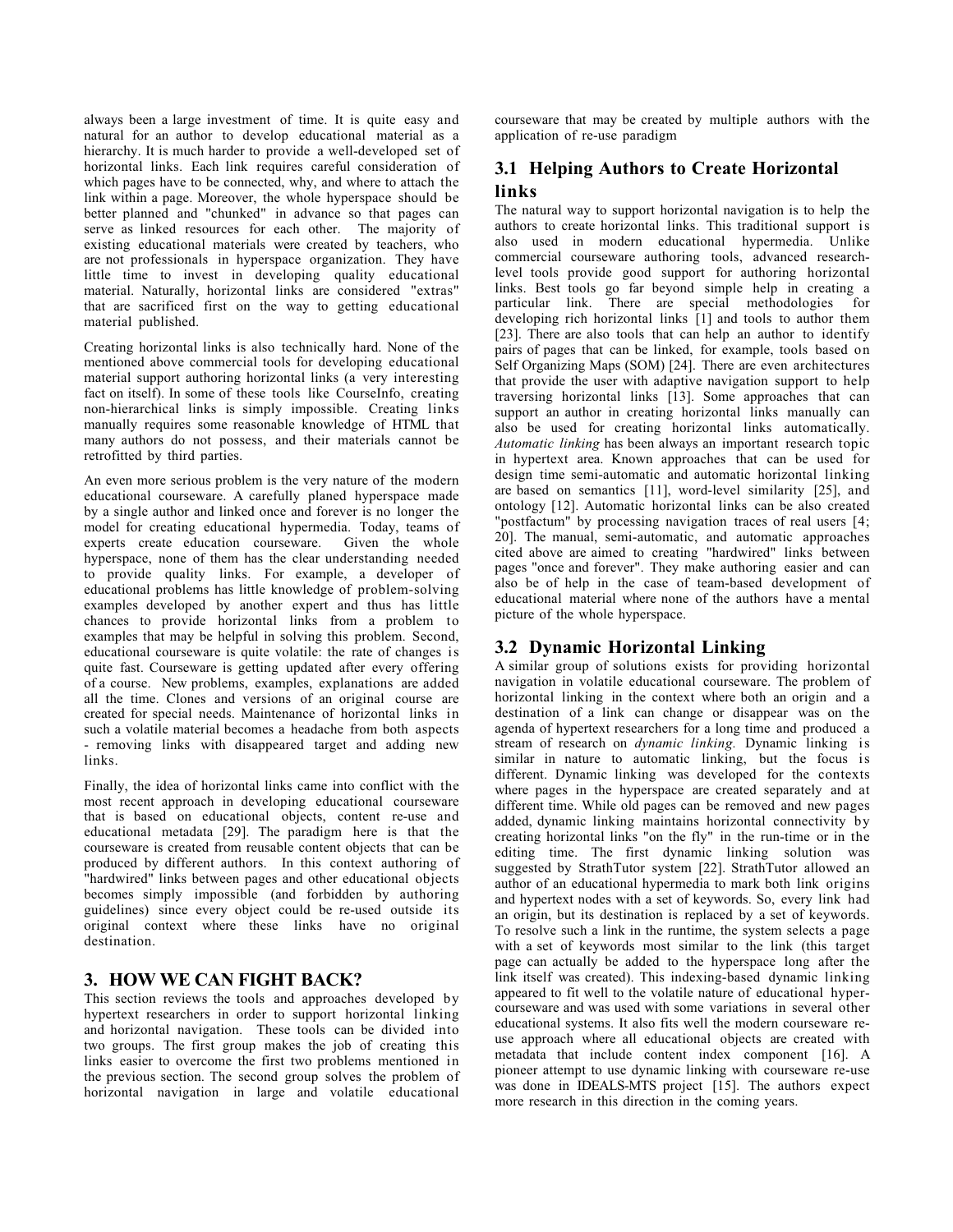Similarity-based navigation, another traditional approach to dynamic linking, is not specific to educational hypermedia alone. The idea of similarity-based navigation is to use some similarity metric (such as typically used in information retrieval) and dynamically link each document to several most similar ones. This approach provides dynamic links in a huge collection of separately authored documents. Since this paper is oriented to a general hypermedia-literate audience, we do not explain this interesting approach in more details. A very good analysis of similarity-based navigation is provided in [27].

# **4. CONCEPT-BASED NAVIGATION**

In our work on dynamic horizontal navigation in educational hypermedia we were concerned with the existing interface side of automatic and dynamic linking. In all the approaches listed in the previous section, the users are faced with linking decisions made completely by the system. Typically, the system simply adds one or more automatic/dynamic links to similar or relevant pages to all pages observed by the user. The problem is that system's decision about similarity may not always be correct from the user prospect. The pages that are similar to the given page in different dimensions are mixed together even though some of these dimensions may be irrelevant to the given user at the given moment. Still, the only freedom left to the user is to blindly choose one of these pages.

The goal of our work was to give a user more freedom in selecting a link in the context of dynamic horizontal navigation. Following our earlier work on adaptive navigation support [5] when an intelligent hypertext and a user work together in selecting the most relevant among existing links, we wanted to create the same "cooperative" approach for dynamic linking and horizontal navigation. Our first solution to this problem was concept-based navigation [9] pioneered in the ISIS-Tutor system [8] and later refined in the InterBook system [6]. Concept-based navigation was created for the same context of navigation between educational pages indexed with concepts. Instead of generating similarity links from one page to another page for "one-step" navigation, we have provided two step navigation via "concept pages" that InterBook calls "glossary pages" to appeal to a familiar metaphor. In InterBook, every concept used for indexing educational pages has a dedicated page in the hyperspace that is called its *glossary page*. On every glossary page the system shows a brief description of this concept provided by an author (as in a real glossary) and generates links to all pages that have this concept in any part of the index. As a result, a glossary page becomes a "jump-station" for one-step navigation to every page related to the concept.

Conversely, the system generates links from every content page to all glossary pages associated with this concept. InterBook can generate two kinds of glossary links. First, InterBook provides a concept bar to the right of every page that shows all concepts related to the page (i.e., concepts from the page index). This mechanism ensures that a student is always able to see the real educational closure of a page. Each concept name on the concept bar is a link to the proper glossary page. Second, additional links from the text of a page to glossary concepts are generated based upon the concept names. For each keyword or key phrase on a page, the corresponding concept becomes a link to the proper glossary page.

With concept-based indexing, InterBook can build a naturally structured and tightly interlinked hyperspace of educational material, which supports advanced navigation. For example, a student can start from a page which describes several concepts, then move to a glossary page which describes one of these concepts. If the student still cannot completely understand the concept, he or she can navigate to one of the pages that provide an example for the concept. Then, the student can select one of the problems related with the concept to test the obtained knowledge. If the problem appears to be hard, the student can analyze the list of the concepts in the problem spectrum and move from a problem to another concept which is not yet clear (and which can be far away in the network from the starting concept).

Thus, in two steps the user can navigate horizontally from one page to a related page using a glossary page. Part of the job in the process is done by the system that generates glossary links on content pages and content links on glossary pages. The system also annotates adaptively all generated links to further help the user in navigation decision. Another part of the job is performed by the user who can choose the most relevant among several possible directions in horizontal navigation by choosing one of the glossary pages to move to from the content page.

The concept-based navigation approach satisfied all the goals we set for it. It worked perfectly with volatile educational material, since all links were generated on the fly. Removed or changed pages do not create any problems with "hanging" links. A newly indexed page added to this dynamically generated hyperspace will immediately connect to all glossary pages of its index concepts. It also lets the system and the user to work together in selecting the relevant direction for horizontal navigation instead of pushing the user to choose blindly from one of "one-step" similarity links as in traditional approaches.

We have been very happy with the concept-based navigation approach when we were working in closed-corpus indexed educational content. However, we have hit a problem when trying to apply it to open corpus navigation. Our goal was to provide horizontal navigation from authored educational pages to similar pages on the Web. The subject we were exploring was C-programming.

We asked the students of our C-programming courses to use not only our own educational material, but also a number of relevant tutorials on the Web. We have found about 10 good C-tutorials on the Web – all of them traditionally organized as hierarchical "hyper-textbooks". Originally, we have provided links to the root nodes of all these tutorials from one of the top pages in our hypertextual learning material. Analysis of user navigation logs showed quite obvious thing – the users were not using these tutorials at all. The information was helpful, but located too far away in the hyperspace. For example, a user who was not completely happy with our learning material on while loops may benefit from a different presentation of this concept in one of the Web tutorials. To get to the right page the user need to navigate up to the page with roots of all tutorials, than descent down the and possibly repeat this process several times trying to find the most helpful page in several tutorials. None of the students in our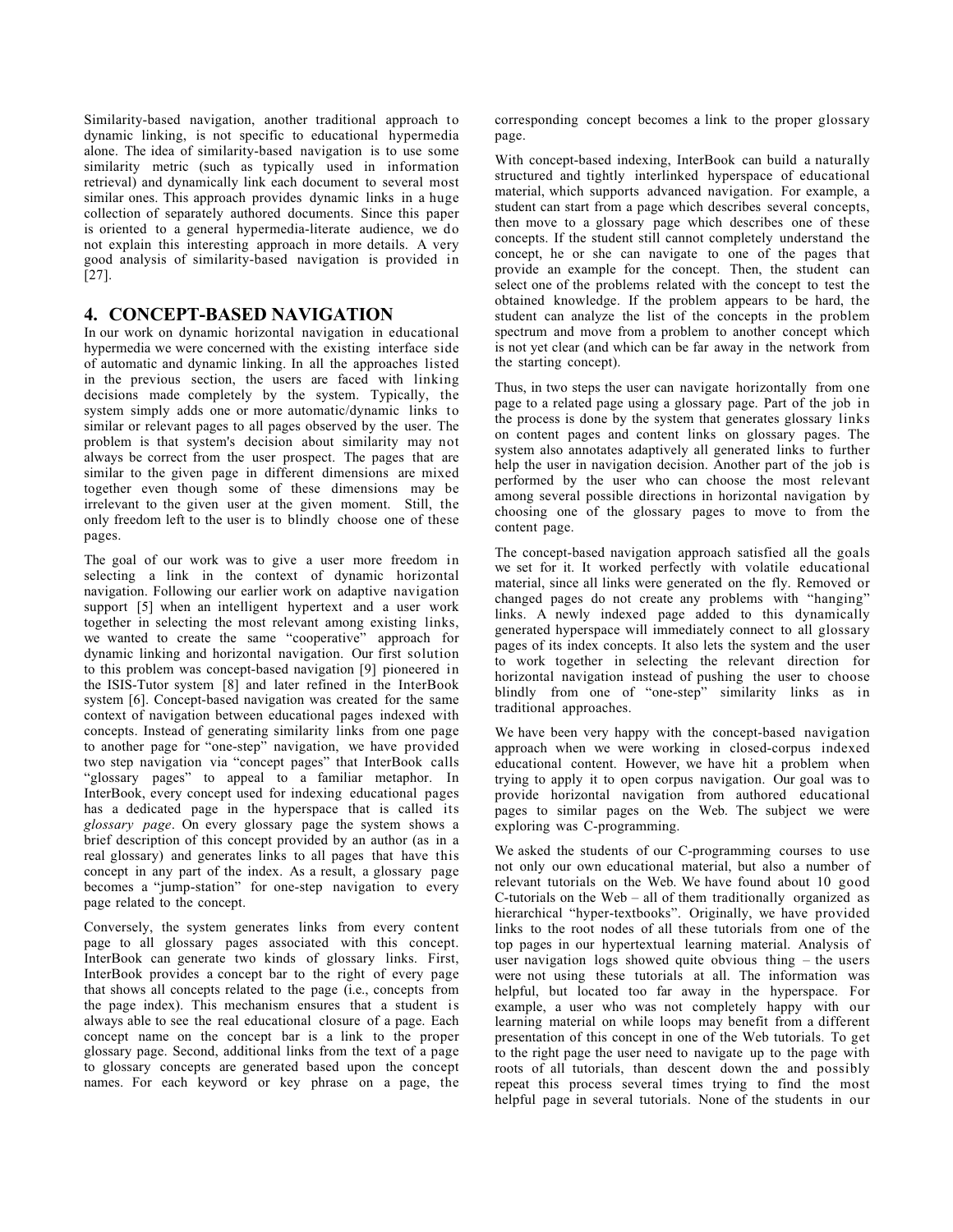class was able or willing to do it. We clearly to provide horizontal navigation links from our course material pages right to the relevant pages of on-line tutorials, but it was also clear that we can't use concept-based navigation. Conceptually, concept-based navigation can work perfectly to provide horizontal connections between course pages and open corpus Web pages – it was even demonstrated in [14]. The problem is that concept-based navigation requires manual indexing of every page of every tutorial – hundreds and hundreds of pages. We simply had no resources to do it this way. After several attempts to stay within concept-based approach using automated indexing we have developed and evaluated a different approach to horizontal navigation that can handle the open corpus educational hyperspace. This approach that we have named *map-based navigation* is presented in the following sections.

#### **5. MAP-BASED NAVIGATION: USER SIDE**

Map-based navigation is an approach that we have developed to support horizontal navigation for a "mixed corpus" educational hypermedia. Mixed corpus educational

hypermedia includes some traditional closed corpus educational hypermedia material that was specially designed for the needs of a particular course and large portions of an open corpus Web material that is relevant for the course, but was not designed for it. The challenge is to provide horizontal navigation links from closed corpus pages to relevant open corpus pages, as well as between different open corpus pages. We have investigated the problem in the context of creating a supportive Web resource for a typical university class on C programming. In this context, the most often used closed corpus Web-based resource is simply a set of lecture slides – one stack for every lecture. The most easily available open corpus resources are hypertextual C tutorials (like http://www.cm.cf.ac.uk/Dave/C/CE.html). As we have http://www.cm.cf.ac.uk/Dave/C/CE.html). As we have mentioned, hierarchical navigation in this context does not work: it was useless just to point the users to the roots of these tutorials. We have developed KnowledgeSea system to help the user to navigate from lectures to relevant tutorial pages and between them.



**Figure 1: The interface of the KnowledgeSea system. The most compact of the maps is shown.**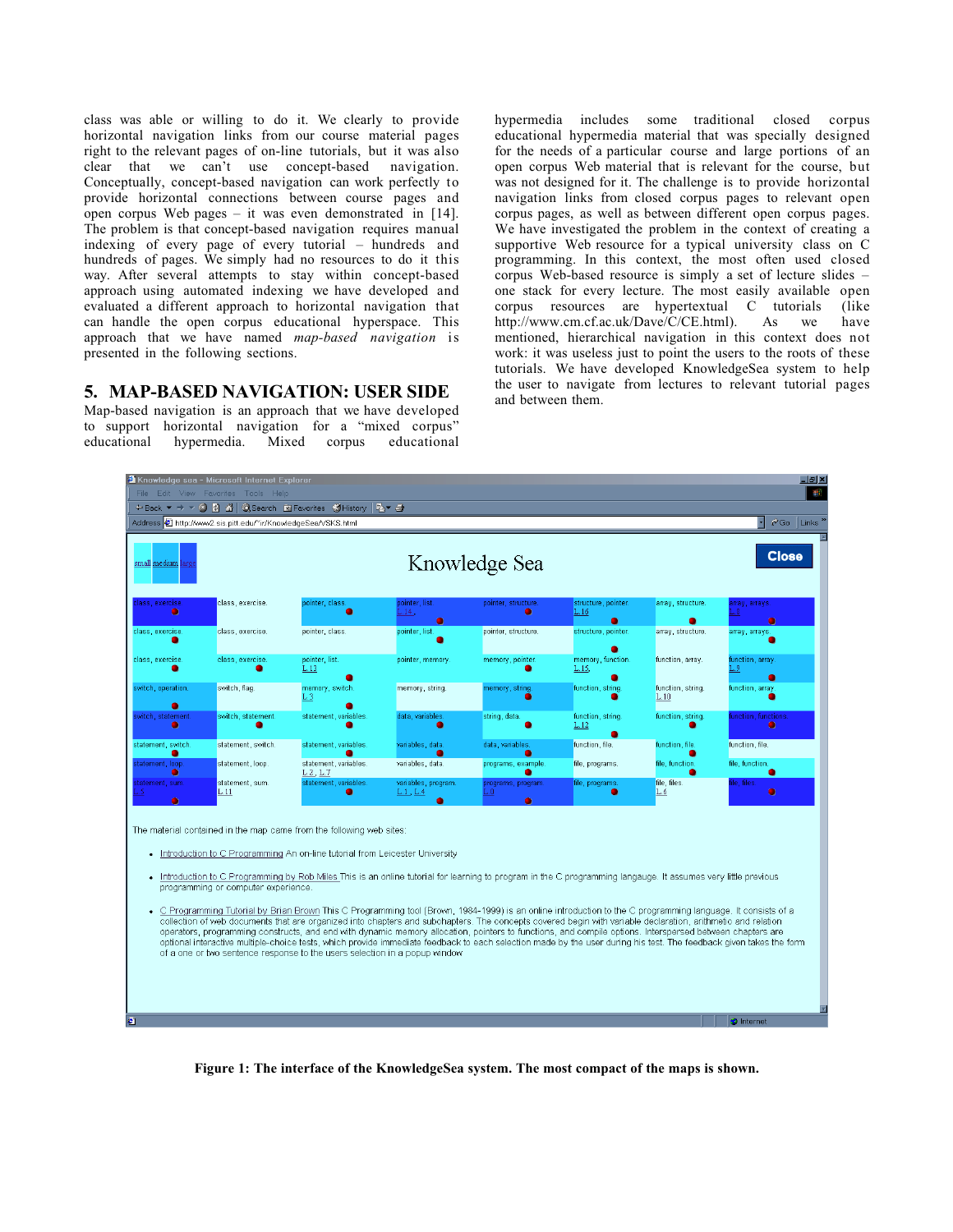The core of the KnowledgeSea is a two-dimensional map of educational resources (Figure 1). Each cell of the map is used to groups together a set of educational resources. The map is organized in a way that resources (web pages) that are semantically related are close to each other on the map. Resources located in the same cell are considered very similar. Resources located in directly connected cells are reasonably similar and so on. The map is built using a neural network technology described in the next section. Each cell displays a set of keywords that helps the user to locate the relevant section on the map. A cell also display links to "critical" resources located in this cell. "Critical resources" are those under user consideration, which thereby serve as origin points for horizontal navigation.

For lecture-to-tutorial navigation the critical resources are lectures and lecture slides (see two map cells in the enlarged section on the upper left part of Figure 2). If there is some other educational resources located in the cell a red dot is shown. The cell color indicates the "depth of the information sea" – the number of resource pages lying "under" the cell. Following the metaphor of an information sea, on our map we use several shades of blue in the same way it is used on traditional sea maps to indicate the depths. For example, the light blue color indicates the presence of 1 to 4 related pages, the dark blue indicates more than 10 web pages. The whole set of resources "under" the cell can be observed by "diving". A click on the red dot opens a cell content window (right on Figure 2) that provides a list of links to all tutorial pages relevant to this cell. A click on any of these links will open a resource-browsing window with the selected relevant tutorial page. This page is loaded "as is" from its original URL. It is visualized in another window in order to allow the user to navigate within the tutorial and easily go back to the map. A user can read this page and use it as a starting point to navigate area of interest in the tutorial.

The map serves as a mediator to help the user navigate from critical resources to related resources. The links to critical resources work as landmarks on the map, and, together with the keywords, give an idea of the material organized by the map. If the user is interested to find some additional information on the topic of lecture 14 (devoted to pointers), the first place to look is the cell where the material of this lecture is located (shown as L14 link on the enlarged section of Figure 2). If the user is looking for the material that can enhance the topic of the lecture in some particular direction, the cells that are close to the original cell provide several possible directions to deviate. For example the material related to memory usage in the context of pointers is located underneath of the cell with L14 mark. The links to other critical resources show on the map can help selecting the right direction for deviation. For example, a good place to look for a material that can connect the content of lectures 14 and 15 is a cell between cells where L14 and L15 links are shown. As in the case of concept-based navigation, the map provides a mediated horizontal navigation. Instead of navigating from one page directly to another page, the user moves from a page to a mediator – the information map – that helps the user to select the page related to the original in the "right" sense.



**Figure 2: The process of work with KnowledgeSea system. Each cell on the map contains a list of similar pages from three Web tutorials on C language. When the user "dives into" the selected cell, a pop-up window shows the list of links to relevant pages in all available C tutorials. The enlarge cells on the top left shows typical information show on the top of the cell: keywords and links to critical resources (here, slides of lecture 14).**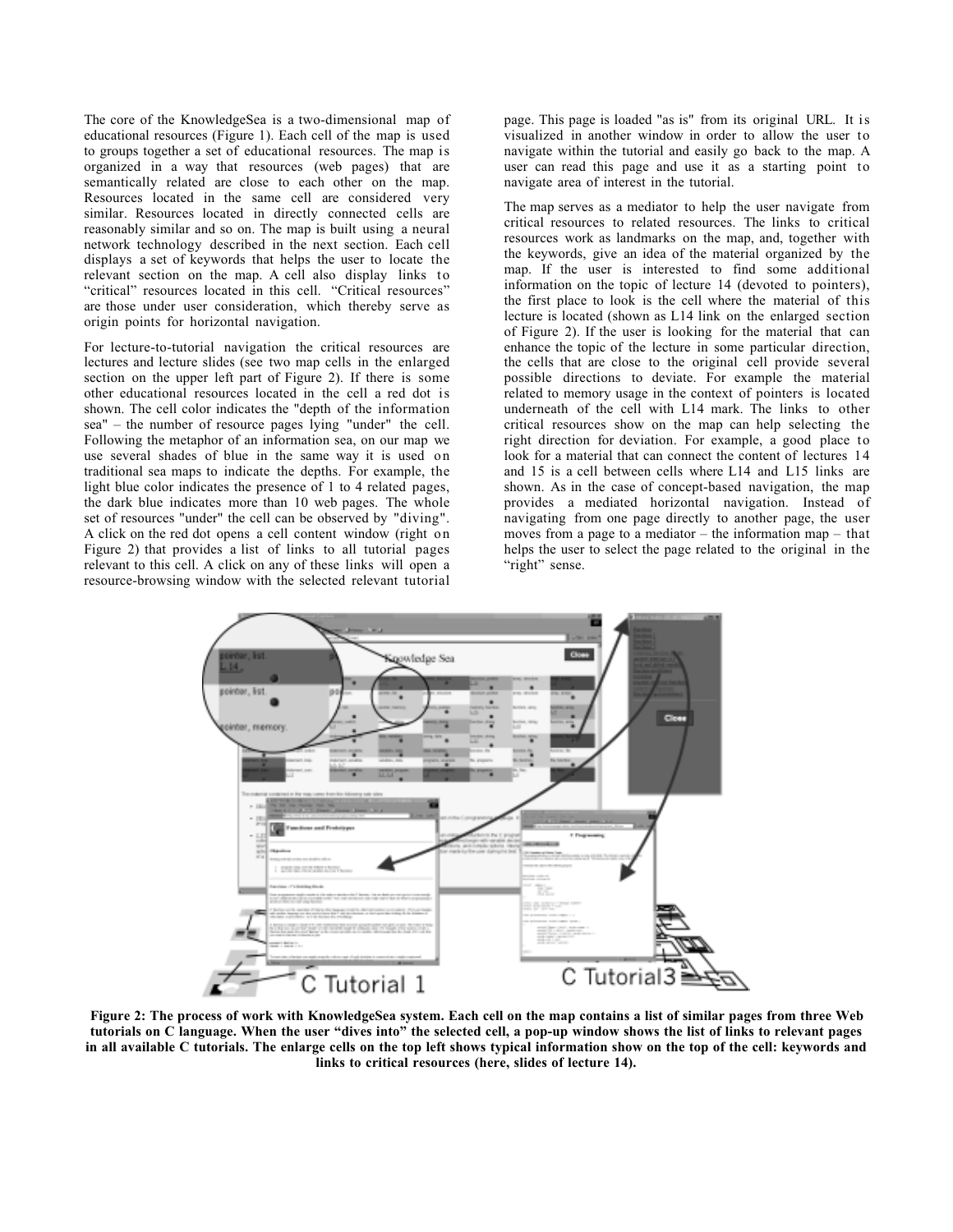Our knowledge map helps the user to navigate as any regular map, enabling the user to involve spatial orientation and visual memory. The keywords work as legend and the links to critical resources work as landmarks. We have tried to build a stronger connection with real maps by providing several versions of information space maps that differ in the level of details. The version that is shown in Fig 1 is the most concise and the smallest one: only two keywords of each cell is shown and only the lecture number identifies the link to lecture slides. The more detailed map contains six keywords and the number of the lecture, the most detailed shows five keywords and the full title of the lecture. The negative side of having more detailed maps is that they require progressively larger tables and thus are harder to "grasp".

# **6. THE UNDERLYING TECHNOLOGY**

#### **6.1 Information Maps as Spatial Hypertext**

The core of the map-based navigation approach is a twodimensional information map that is built using the ideas of spatial hypertext. Spatial hypertexts allow the user to express the relationships and context of the information in a more flexible way than traditional linking mechanism. In spatial hypertexts the relationship between pieces of information is expressed by using their relative location in a two-dimensional space [21]. A clear advantage of this kind of hypertexts is the possibility to express "constructive ambiguity" [26], that allows the user to create "weak links" between two pieces of information placing them near, but not quite, each other. Two nodes very close are otherwise linked together in a strongest way. Another important advantage of the spatial hypertext is that the user navigation can be supported by visual memory and pattern recognition [21]. Implementation of the spatial hypertexts is almost always a by-hand process, although there are attempts to use automatic techniques [10]. In our case the information map was created automatically using a neural network called Self-Organizing Feature Map [17] as it will be discussed in the following section.

# **6.2 Self-Organizing Artificial Neural Networks to Develop Information Maps**

Artificial neural network (ANN) models have particular properties such as the ability to adapt, to learn or to cluster data. These models are inspired by our present understanding of the biological neural system and are made up of a dense interconnection of simple non-linear computational elements corresponding to the biological neurons. Each connection is characterized by a variable weight that is adjusted, together with other parameters of the net, during the so-called "learning stage". The self organizing networks, and in particular the Self Organizing Feature Map (SOM, sometimes referred as Kohonen map), are ANNs that try to build a representation of some feature of the input vector used as "learning input set" during the learning stage. In this neural network, neurons are organized in a lattice, usually a one or two-dimensional array, that is placed in the input space and is spanned over the input vectors distribution. Using a two-dimensional SOM network it is possible to obtain a map of input space where closeness between units or clusters in the map represents closeness of the input vectors.

Recently this network has been used to classify information and documents in "information maps". These are twodimensional graphical representations in which all the documents in a document set are depicted. The documents are grouped in clusters that all concern the same topic, and clusters about similar topics are near each other on the map.

The SOM algorithm principle can be explained in an abstract system without reference to any biological structure. The algorithm defines a sort of elastic lattice of simple processing units that are organized in order to fit a set of input points in a high-dimensional input space and to approximate their density function. To each processing unit is associated a vector of weight of the same dimension of the input vectors. Using the weights of each processing unit as a set of coordinates the lattice can be positioned in the input space. During the learning stage the weights of the units change their position and "move" towards the input points. This "movement" becomes slower and at the end of the learning stage the network is "frozen" in the input space.

After the learning stage the inputs can be associated to the nearest network unit. If the surface is visualized the inputs are distributed, as landmark on a map. The main applications of the SOM is the visualization of high-dimensional data in a two dimensional manner, and the creation of abstractions like in many clustering techniques [18].

The effectiveness of the SOM as a tool to cluster information in order to produce links between them and to develop information maps was discussed in many research works. Some studies indicate that the clustering results obtained using the SOM maps can have some meaning for the users. In particular in [19] was validated the proximity hypothesis for which related topics are clustered closely on the map.

In [24] the SOM was trained by using the nodes of a hypertext. The nodes in the same unit or in units connected by the rectangular lattice were considered linked to each other. This organization was compared to the link structure imposed by the author (the number of the link in common was compared to the total number of links). The result can be expressed in terms of "link precision". The 64.5% of the link in the original hypertext was "covered" by the SOM network a result that validate the document organization obtained by using the SOM.

Another important advantage of using the SOM map is that the structure created is a *tessellation* (i.e. a division or splitting) of the of the information space in which documents are represented (the vector space representation techniques will be addressed in the sections below). Each unit of the SOM map identifies an area of the information space (a set of points in the vector space). It will group together all the documents that are represented with a vector that belongs to that area. So that the structure created in the information space after the training space, can be reused to organize other information and documents if they re represented using the same feature of the training set. If a new set of documents is submitted to the trained map it will organize the new information using its "knowledge" on the information domain. This creates a "volatile" link structure that depends on the information space, not on the set of documents and can continue to exist also if all the documents are removed from the map.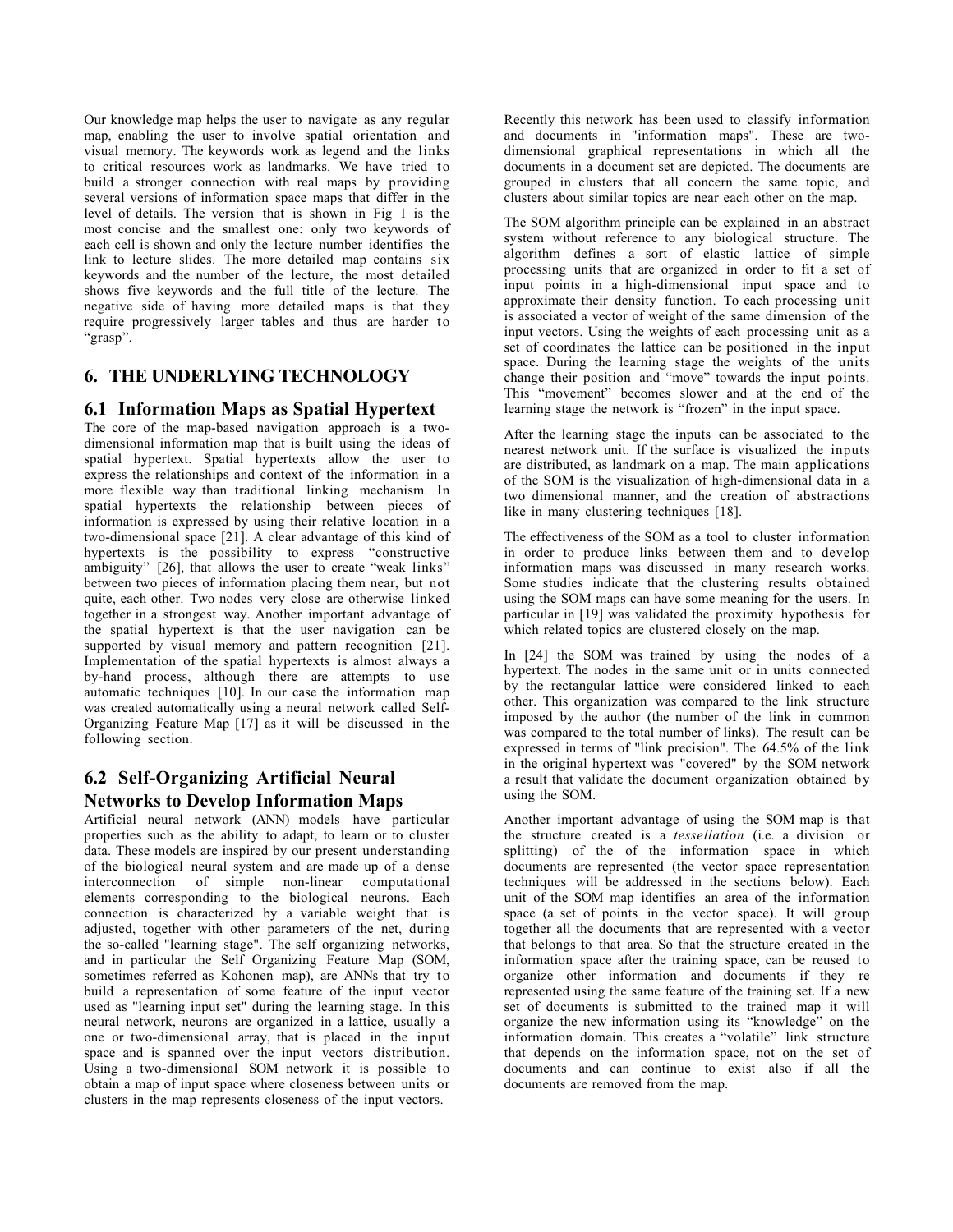This characteristic allows us to develop a scalable system in which new information can be added and old one erased without loosing the spatial organization and the volatile link structure created.

The "volatile" structure created is different from the one addressed by [2]. In that case the structure is always under construction, and documents, and links are continuously deleted or added. In this case links are represented by the neighborhood relationship on the map so it is possible to add or delete document from the map without effect the link relationship: the map will put the document in the right position, creating the relationship to the other documents.

# **7. IMPLEMENTATION**

#### **7.1 Data Representation**

In order to organize the documents on a map a mathematical representation of the documents is required. We use the Vector Space Representation (VSR) that is common document encoding based on statistical considerations: each document in a document collection is represented by a vector where each component corresponds to a different word. The component values are calculated by TF\*IDF method [28]. In brief, the value depends on the frequency of occurrence of the word in the document (TF component) weighted by the frequency of occurrence in the whole set of documents (IDF component). The calculation of the TF\*IDF representation often also includes a normalization factor that is used to obtain a representation vector that is independent from the text length.





The document set used for the learning phase of the SOM network is constituted by a total number of 210 HTML files from the three tutorials on C programming language. All the pages of the chosen resources were downloaded and processed in order to filter some "noise" (copyright notes, author name and so on). The C code in the page was also removed in order to produce an effective document representation; this should appear strange but it is easy to explain. The TF\*IDF representation is a "bag of word" representation i.e. is not able to catch the meaning of the sequence of words (or their context). So it is not possible to catch the meaning of the C code fragment inside a page. Conversely it is possible to catch the meaning of the whole page looking only at the plain text and remove the code that is between the  $\langle pre \rangle$   $\langle pre \rangle$  tags. Another step in page processing is the extraction of the page title to use as an anchor in the map.

The whole set of pages contains 4249 different words but they were represented using the 500 most common words after the removal of stopwords. All the document representations are collected in a file and submitted to the neural network simulator.

#### **7.2 The system**

The user interface part of the KnowledgeSea system is currently implemented as a set of dynamic HTML pages with embedded JavaScript programming. These pages are automatically generated by the following system components:

a set of Perl programs that preprocess the document and create the vector space representation for the learning phase of the SOM map;

the SOM program, the SOM-PAK simulator available over the Internet at http://www.cis.hut.fi/research/som-research/nnrcprograms.shtml

a Perl program that creates the set of HTML pages and JavaScript program that constitutes the interface of the system and memorize the user navigation.

a CGI script that is used to trace and log the user navigation.



**Figure 4: The architecture of the KnowledgeSea system**

Figure 4 shows the interaction between the system components. The first step is preprocessing the source files in order to separate content information from the "garbage" that includes formatting and some not relevant information as copyright, author, etc. The second step is the production of a text surrogate by removing stopwords from the text and choosing the set of words that for the vector representation. The third step is the calculation of the document representation. This step was described in more details above.

On the next step, an 8x8 SOM map was used to organize the documents. The size of the map is a compromise between the need for a fine clustering and the need for compactness for visualization purpose. At the end of the learning phase, the map organizes the pages from the various resources. Each cell of the map collects conceptually similar pages from various tutorials. The course lecture slides were processed in the same way as tutorial pages. Each lecture was processed separately with text extraction and C code removal and was finally placed by SOM network into some map cell.

This map was used as input for the Perl script that produce HTML pages with different versions of the SOM map. One of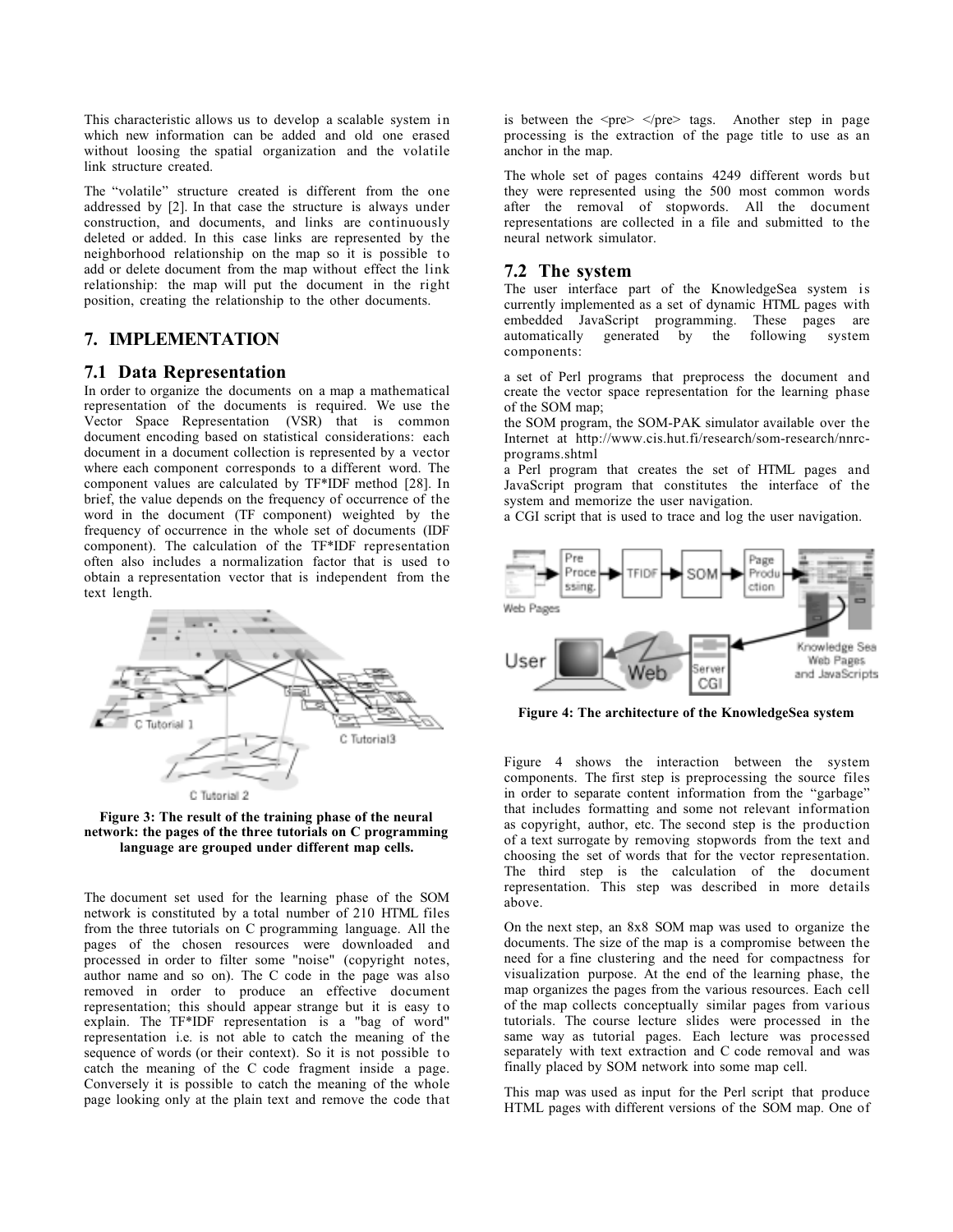these pages displaying the most compact version of the SOM map is shown on Figures 1 and 2. The JavaScript code embedded into these pages was used to compose and open multiple windows, to collect data about the user navigation, and to send it to the server that was producing the navigation log.

# **7.3 Map-Based Versus Concept-Based**

# **Navigation**

It is important to note that the KnowledgeSea system is scalable and can handle large portions of volatile or open corpus learning material. The new learning resources can be added to the map at any time and will be automatically organized into the proper cells of the map on the HTML table. The new documents are processed by about the same way as original set of documents (Figure 4) but faster since is not necessary to train again the SOM map. The link space build by the map is not rigid, it is not a set of defined links between information items as in automatic linking, but an organization of the information space that can be reused many times. In the KnowledgeSea system it is very easy to add a new C tutorial to the already existing information map. This mean that the navigation strategies and the knowledge of the map acquired by the user can also be reused. After several new tutorial are added a user still knows where to go if she wants to look for a material on the particular topic. KnowledgeSea system shows that the map-based navigation approach can support horizontal navigation in large hyperspaces of educational material that includes fragments of open corpus Web resources.

The simplicity of adding the new material to the system distinguishes the Map-based navigation approach from concept-based approach. Adding new resources to be used with concept-based navigation require large investment of time for manual indexing. Adding new resources to the mapbased navigation system can be done almost automatically with a very little amount of manual work.

Another difference between the approaches is on the conceptual level: the concept-based navigation used

serialistic approach to horizontal navigation since one of many concepts is used a mediator in the process of horizontal navigation. The map-based navigation uses a wholistic approach where the whole map of the information space (with different landmarks) is used as a mediator. Thus, being somewhat similar from the surface point of view (mediator based approaches that enables the user to participate more actively in horizontal navigation), the approaches are really orthogonal by nature and can be successfully used within the same system. We are currently working on a system that supports both concept-based navigation (within an open corpus hypermedia) and mapbased navigation.

# **8. THE STUDY**

To evaluate the functionality and the usefulness of the KnowledgeSea system, we have evaluated it in the context of a real C-programming course at the University of Pittsburgh.

The system was available to the students as one of the components of our larger KnowledgeTree system that provides a Web-based access to all learning resources used by the students over the duration of the course. The goal of the KnowledgeSea system was to provide an access to three large hyper-tutorials on C language. As shown on Figures 1 and 2, the information map organized all course lecture slides and all pages from these tutorials. The KnowledgeSea system was available for the students for several weeks during their work with last course lectures and preparation to the final exam. The CGI component mentioned in the section 7 was used to log all user navigation with the system.

During the last week of the course the students were asked to fill-in a short on-line questionnaire about the KnowledgeSea system and their experience with it. The participation was not mandatory, moreover, only those students who spent some considerable time with the system were eligible to fill in the questionnaire. All students who fill-in the questionnaire were rewarded by a few extra credit points. From 39 students in the class 21 choose to participate.

| <b>Similarity Questions</b>                                                                  | <b>Strongly</b><br>related | Reasonably<br>well related | Poorly related                                 | Not related                | Can't<br>judge |
|----------------------------------------------------------------------------------------------|----------------------------|----------------------------|------------------------------------------------|----------------------------|----------------|
| The tutorial pages connected to the same cell were                                           | 2                          | 18                         |                                                | $\Omega$                   | $\theta$       |
| For a pair of neighboring cells, the overall topics<br>and the connected tutorial pages were | 2                          | 17                         | 2                                              | 0                          | $\theta$       |
| <b>Performance questions</b>                                                                 | Completely                 | <b>Ouite well</b>          | Not quite well,<br>can sometimes<br>be of help | It does not<br>help at all | No answer      |
|                                                                                              |                            |                            |                                                |                            |                |

**Table 1: The user opinion about the information map organization and the overall performance of the systems. The numbers in the cells show the number of students chosen a particular answer in a multiple-choice questionnaire.**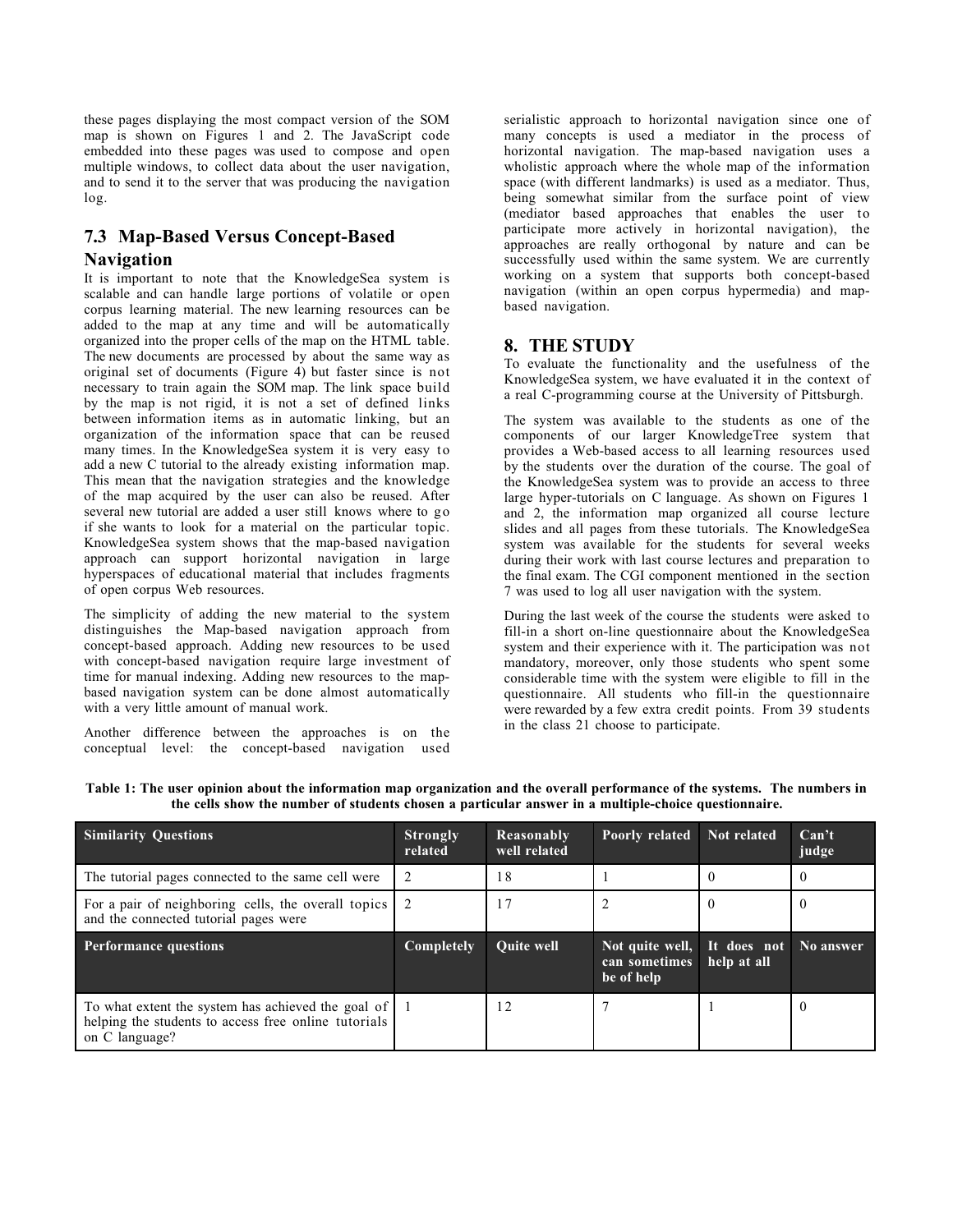The goal of the questionnaire was twofold. First, we wanted to check how well, from the student's point of view, the map can organize the information. Second, we were interested how useful was the whole system and our particular design decisions. The results that are most relevant to the topic of this paper are presented in Table 1.

As shown by the table, the knowledge organization part of the system performed very well in organizing the open corpus learning material. The students agree that the pages organized under the same and connected cells were quite well related by content. When evaluating the usefulness of the whole system, about 2/3 of the students think that the system has achieved the goal of providing an access to the online C tutorials completely or "quite well" and we are very encouraged with this result. At the same time, several students thought that the systems was helpful only "sometimes" and one student thought that it was not helpful at all. We are currently performing a deeper analysis of the answers and navigation logs to determine why some students has benefited from the system less than others and to find the ways to make the system more useful for everyone.

# **9. CONCLUSIONS**

The system presented is a valuable tool to support the missing horizontal navigation in Web-based education context. The system is based on a self-organizing neural network technology. We choose this technology because it creates the relationship among the resources and, at the same time, produces the information map that is the core of our navigation approach. The approach proposed is less demanding than the concept-based navigation. It allows developing mediated navigation in an non-indexed open corpus document space. The resulting system is scalable and easy to modify because the navigation structure created is not a fixed link structure but a mapping of the information space defined by the document set. New documents can be easily added to the system and placed by the neural network in the proper positions.

The results of our preliminary study shows that map based navigation is a valuable tool for educational hypermedia applications. We also think that map-based navigation is a promising approach for building dynamic hyperspaces in other application areas. We intend to continue exploring map-based navigation in several different contexts. We also interested to compare the concept-based and map-based navigation approaches in the context of single system to determine strong and weak sides of each approach.

# **10. ACKNOWLEDGMENTS**

This work was performed when Riccardo Rizzo was a Visiting Professor at the School of Information Science, University of Pittsburgh. He would like to thank the faculty and the staff of the School for their support during the work on KnowledgeSea.

# **11. REFERENCES**

[1] Bareiss, R. and Osgood, R.: Applying AI models to the design of exploratory hypermedia systems. In: Proc. of Fifth ACM Conference on Hypertext, Seattle, WA, ACM (1993) 94-105.

- [2] Bernstein, M., Bolter, J. D., and Mylonas, E.: Architecture for Volatile Hypertext. In: Proc. of 3rd Annual ACM Conference on Hypertext, San Antonio, TX, ACM (1991) 243-260.
- [3] Blackboard: CourseInfo, Blackboard Inc. (1999) available online at http://company.blackboard.com/CourseInfo/index.html
- [4] Bollen, J. and Heylighen, F.: A system to restructure hypertext networks into valid user models. The New Review of Multimedia and Hypermedia **4** (1998) 189- 213.
- [5] Brusilovsky, P.: Methods and techniques of adaptive hypermedia. User Modeling and User-Adapted Interaction **6**, 2-3 (1996) 87-129.
- [6] Brusilovsky, P., Eklund, J., and Schwarz, E.**:** Web-based education for all: A tool for developing adaptive courseware. Computer Networks and ISDN Systems. **30**, 1-7 (1998) 291-300
- [7] Brusilovsky, P. and Miller, P.: Course Delivery Systems for the Virtual University. In: Tschang, T. and Della Senta, T. (eds.): Access to Knowledge: New Information Technologies and the Emergence of the Virtual University. Elsevier Science, Amsterdam (2001) 167- 206.
- [8] Brusilovsky, P. and Pesin, L.: An intelligent learning environment for CDS/ISIS users. In: Levonen, J. J. and Tukianinen, M. T. (eds.) Proc. of The interdisciplinary workshop on complex learning in computer environments (CLCE94), Joensuu, Finland, EIC (1994) 29-33, available online at http://cs.joensuu.fi/~mtuki/www\_clce.270296/Brusilov .html.
- [9] Brusilovsky, P. and Schwarz, E.: Concept-based navigation in educational hypermedia and its implementation on WWW. In: Müldner, T. and Reeves, T. C. (eds.) Proc. of ED-MEDIA/ED-TELECOM'97 - World Conference on Educational Multimedia/Hypermedia and World Conference on Educational Telecommunications, Calgary, Canada, AACE (1997) 112-117.
- [10] Chen, C. and Czerwinsky, M.: From Latent Semantic to Spatial Hypertext – An Integrated Approach. In: Grønbæk, K., Mylonas, E. and Shipman III, F. M. (eds.) Proc. of Ninth ACM International Hypertext Conference (Hypertext'98), Pittsburgh, USA, ACM Press (1998) 77- 86.
- [11] Cleary, C. and Bareiss, R.: Practical methods for automatically generating typed links. In: Proc. of 7th ACM Conference on Hypertext, Washington, DC, ACM (1996) 31-41.
- [12] Crampes, M. and Ranwez, S.: Ontology-supported and ontology-driven conceptual navigation on the World Wide Web. In: Proc. of Eleventh ACM Conference on Hypertext and hypermedia (Hypertext 2000), San Antonio, TX, ACM Press (2000) 191 - 199, available online at May 30 - June 3, 2000.
- [13] De Bra, P. and Calvi, L.: AHA! An open Adaptive Hypermedia Architecture. The New Review of Hypermedia and Multimedia **4** (1998) 115-139.